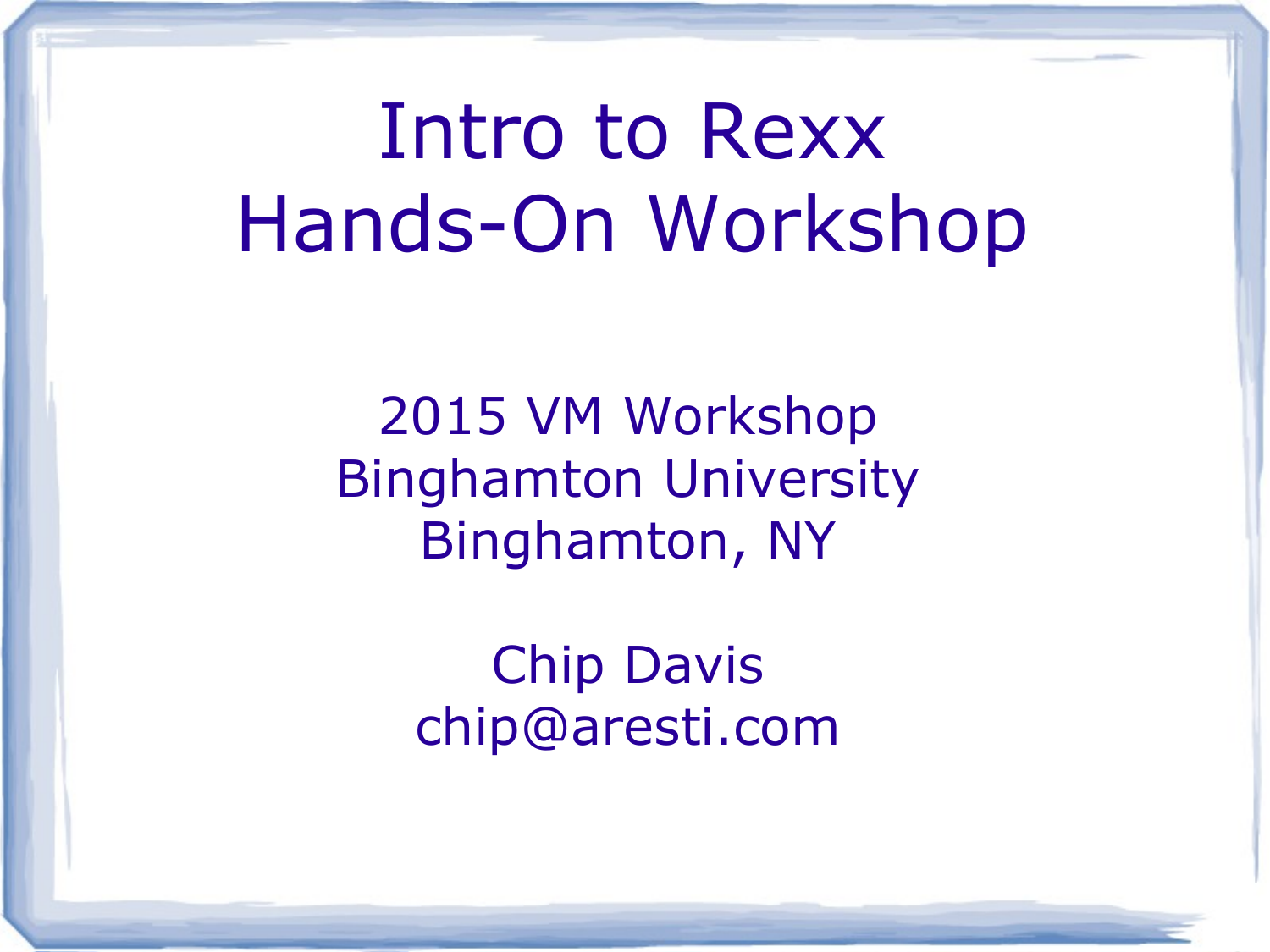# Topics

- A whirlwind intro to Rexx
- A couple of quick demos
- Some hands-on problems
- Yes, suggested solutions will be given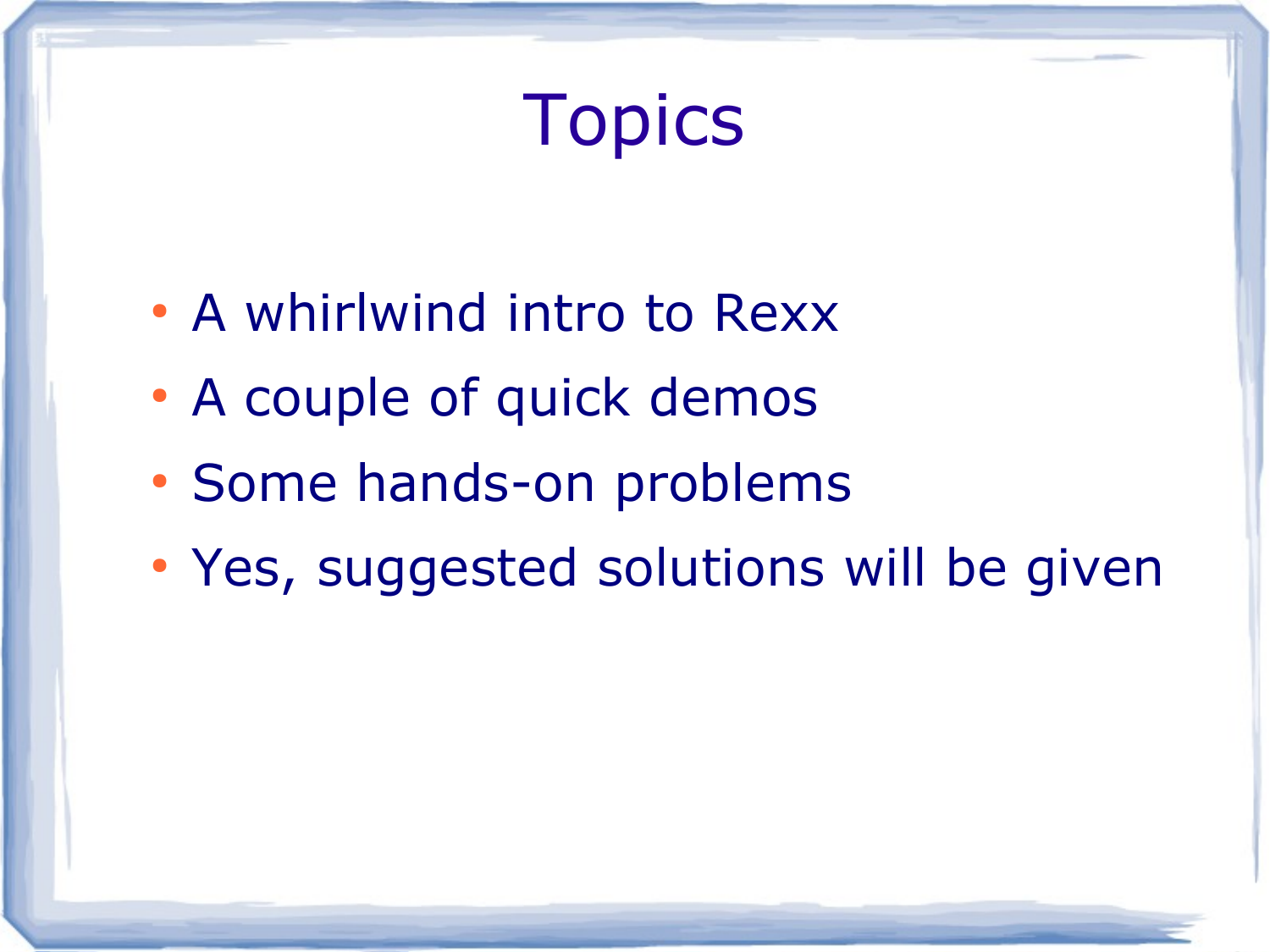### Rexx Statements

#### Statements are analyzed in this order:

| Null        | $/*$ comment $*/$<br>[or blank line] |
|-------------|--------------------------------------|
| Label       | symbol:                              |
|             | exit:<br>Get Args:                   |
| Assignment  | $symbol 1 = expression$              |
|             | $foo = Length(bar'/baz) + 2$         |
| Instruction | keyword [expression]                 |
|             | If, Do, Say, Parse, Else,            |
| Command     | expression                           |
|             | 'CP QUERY' spool splid               |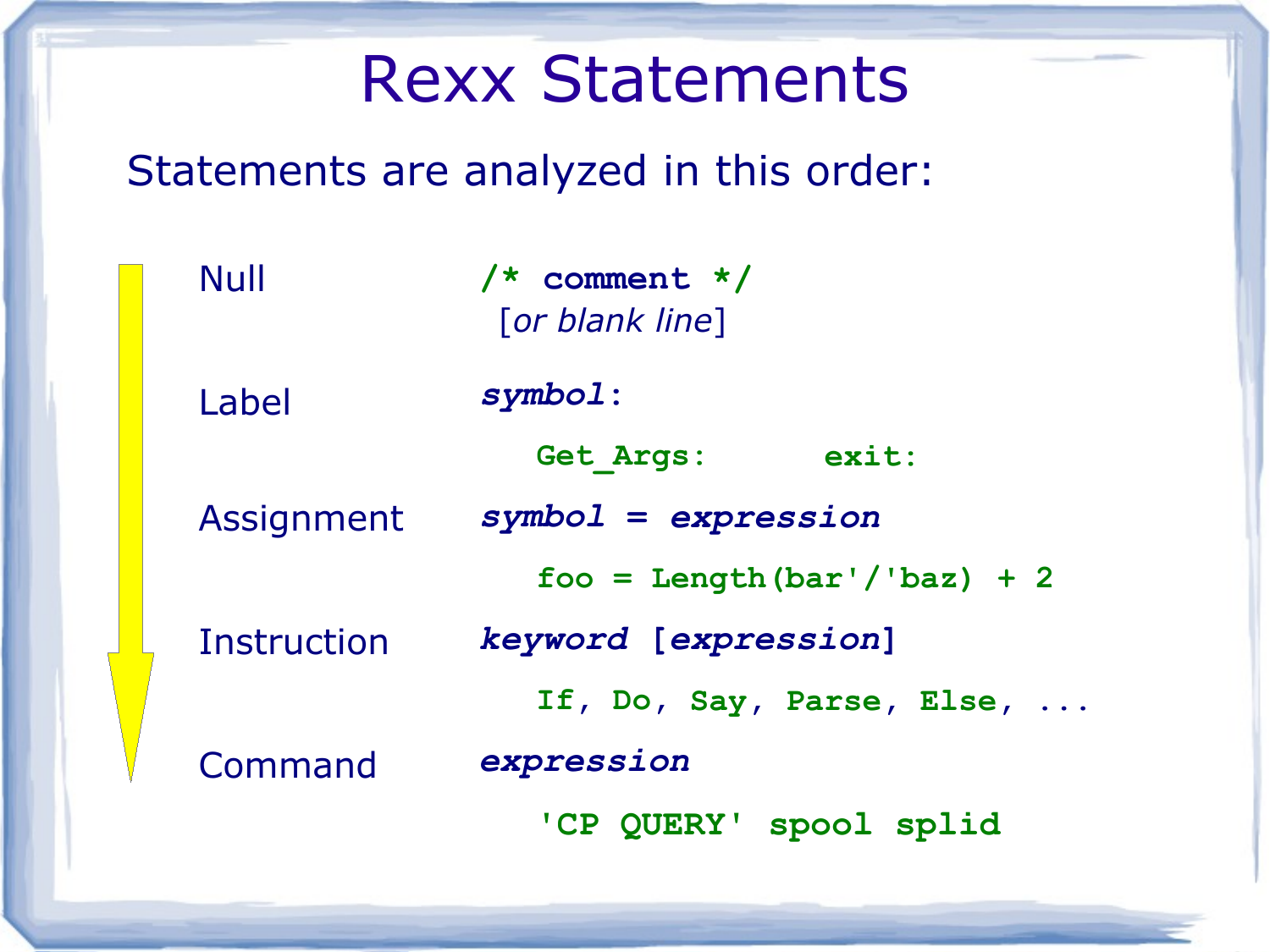#### Rexx Symbols Used as variables and labels

Allowed Characters: [**A - Z**] [**a - z**] [**0 - 9**] **\_ . ? !** (some platforms allow extra non-ANSI characters) Format: Must NOT start with **.** or [**0 - 9**] Mixed case allowed: Yes Case-sensitive: No, automatically uppercased Max Symbol Length: 250 characters A *symbol* used as a **variable** may reference a string up to 16 MB long.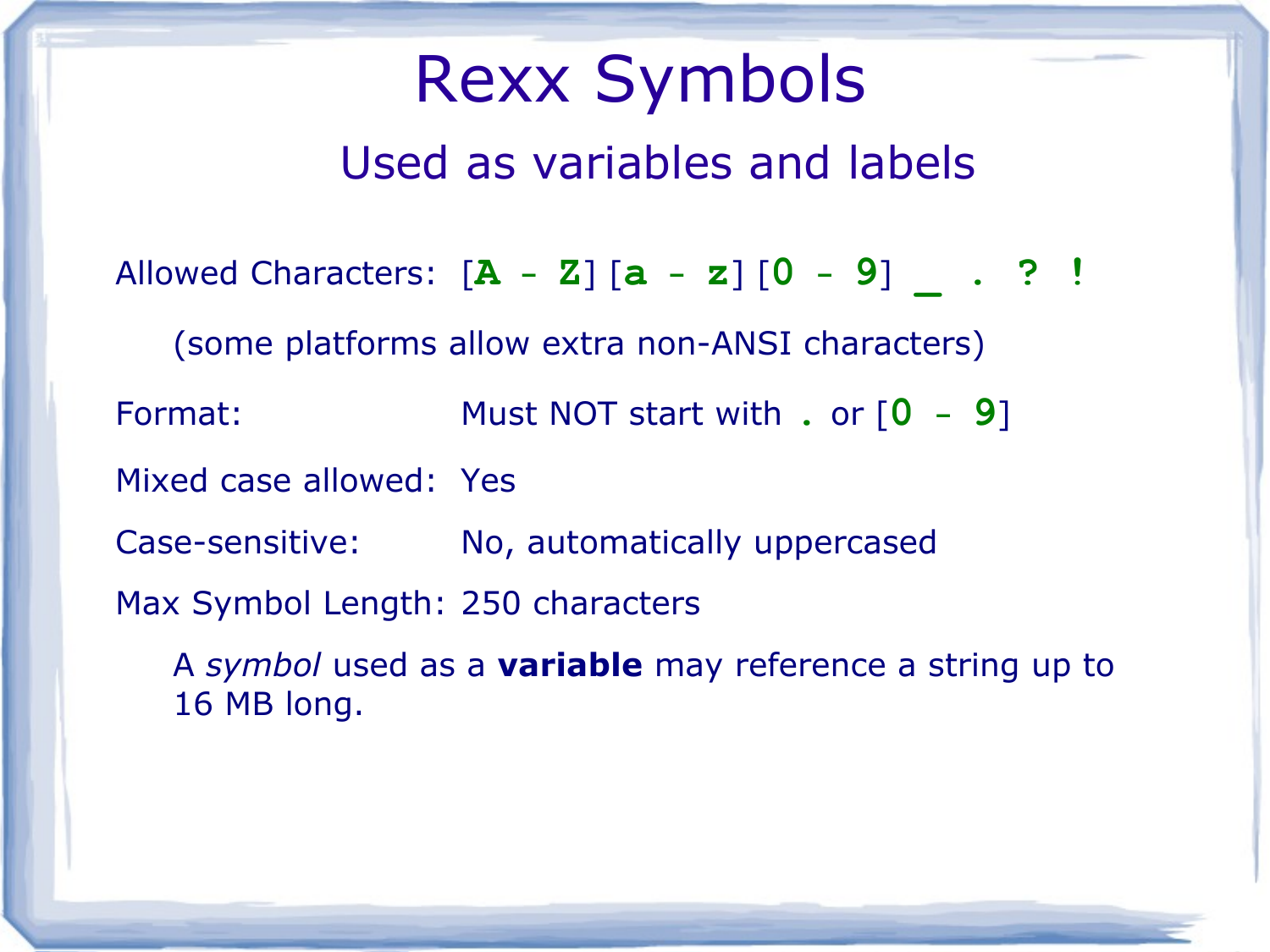#### Rexx Expressions

- Any sensible combination of:
	- Constants Variables Operators Functions
- Blanks may be used between them for readability
- Evaluation order:
	- from inner to outer nested parentheses
	- by operator precedence
	- from left to right
- Evaluation results in a single character string
- A zero-length string is valid and called the "null string"
- Conversion to internal numeric form is done only when operation calls for it (e.g. decimal arithmetic)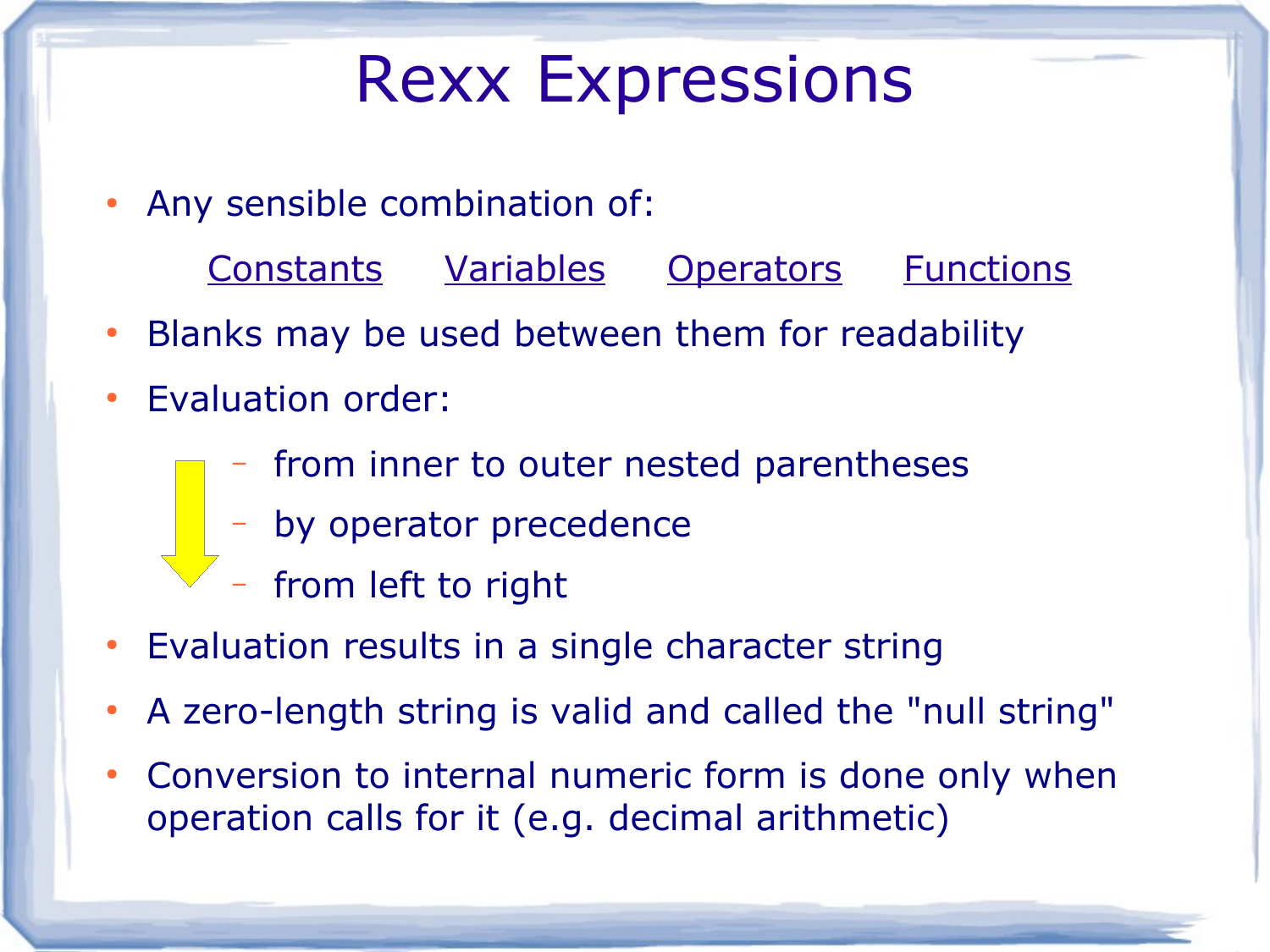#### Rexx Constants

- Stored as character strings
	- conversion to numeric form only when required
- Length limited to: 16,777,215 chars/decimal digits
- String (must be enclosed in single- or double-quotes)
	- **'Susie ″Q″' '' ″″ ″Don't look″**
- **Numeric** 
	- **2.54 -.088 6.626e-34**
- Hex
- **'F8'x 'D0A'X ″c3c8 c9d7″x**
- **Binary** 
	- **'11111000'b '11'B ″1111 0011″b**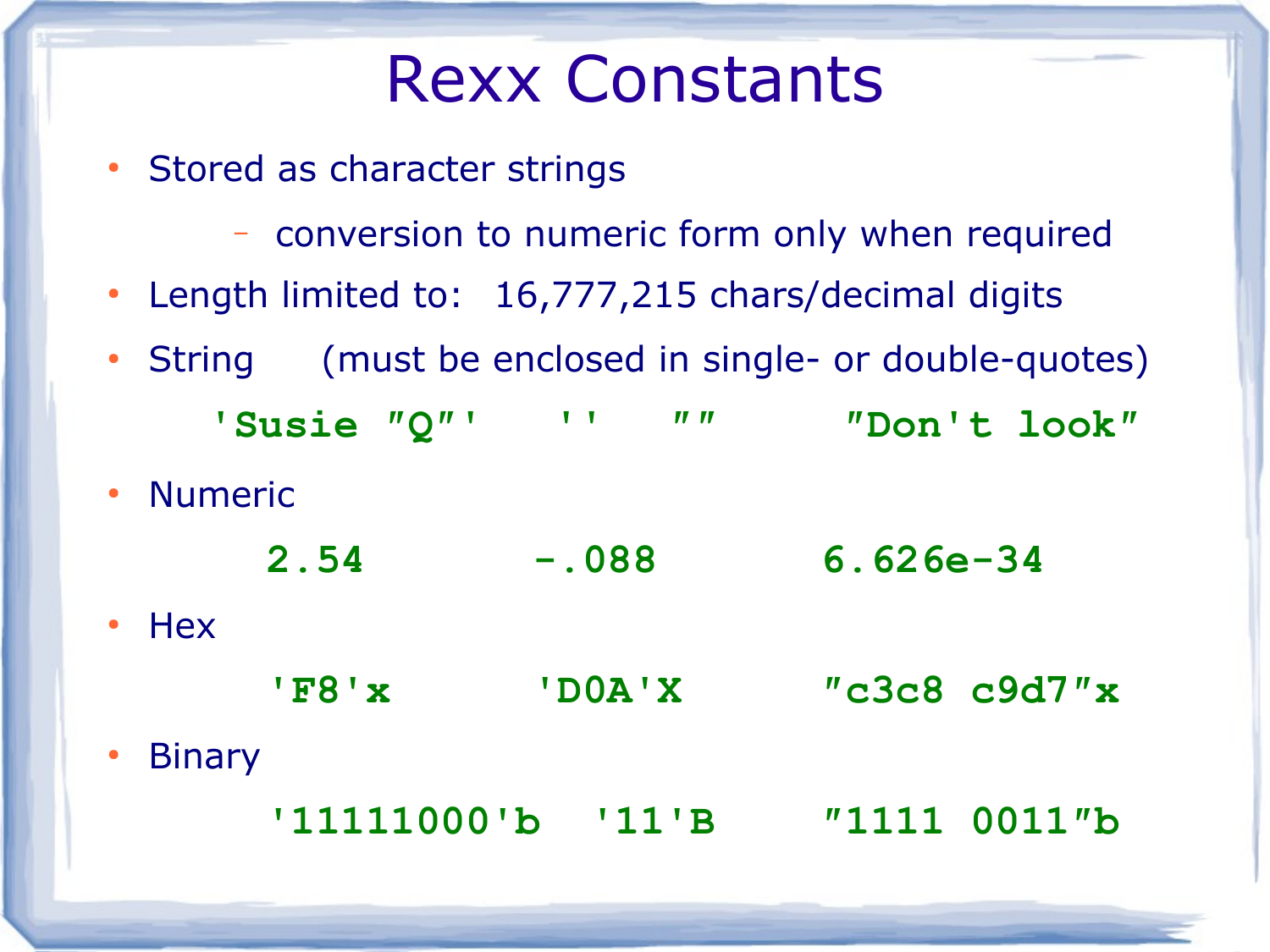#### Rexx Variables

- Simple: *symbol*
	- No '**.**'s in *symbol* (default value is *SYMBOL*)
	- **x15 !0\_1? Last\_Matching\_Value foo**
- Compound: *symbol.tail*[*.tail*]*...*
	- '**.**'s separate *stem* and *tails*
	- *tail* may be a numeric constant or simple variable

**matrix.12 tax.form.st vm.mascot**

– All tail variable values are substituted, then the resulting *derived name* is used to access the value

**MATRIX.12 TAX.1022.NC VM.EdgarBear**

– (Re)set ALL *stem.* variables with: *stem.* = *expr*

**matrix. = 0 line. = '' Qin. = x/y+3**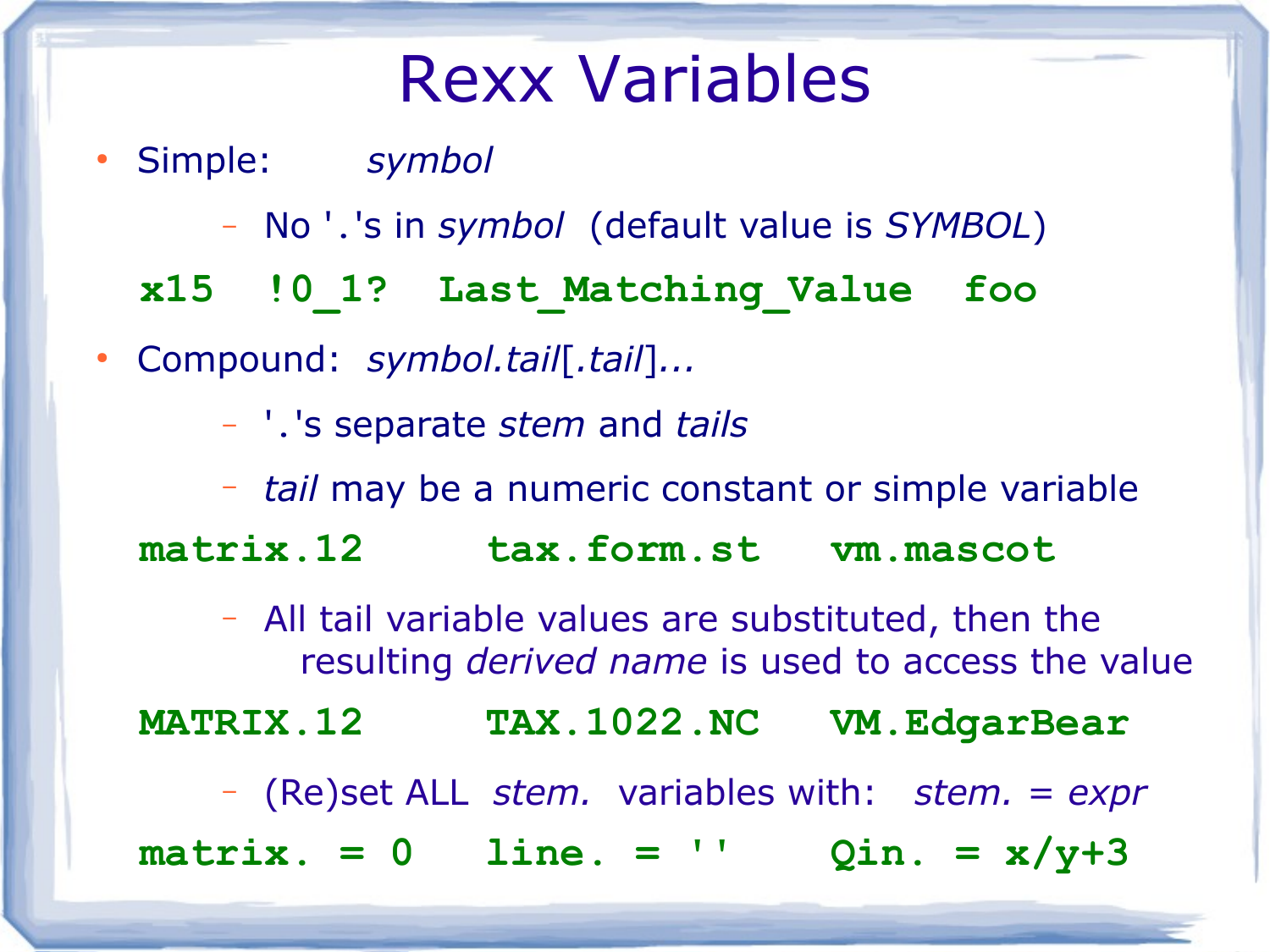#### Rexx Operators

Prefix (monadic) **+** (pos) **-** (neg) **\** (not) Power (decimal) **\*\*** Multiplicative (decimal) **\* / % //** Additive (decimal) **+ -** Concatenation **||** [*abbutal*] [*blank*] Comparison - normal **= < > <= >=** ----Cparison - strict **== << >> <<= >==** Logical AND **&** Logical OR/XOR **| &&** A single *expression* may contain any or all operators! **Say 'February has' 28 + (yr // 4 = 0) 'days'!**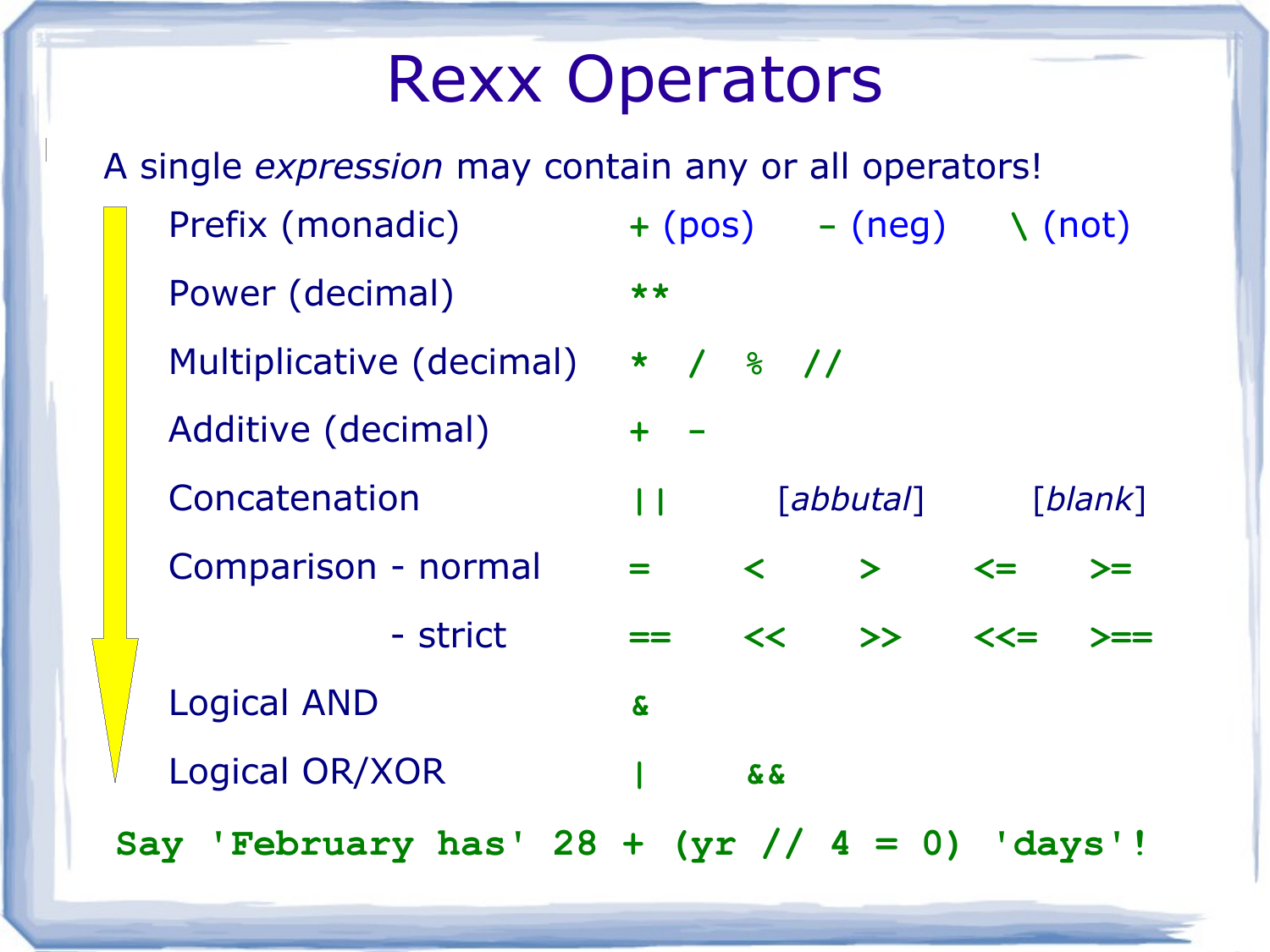#### Rexx Functions

#### *symbol***(**[*expr1*],[*expr2*],[...],[*exprn*]**)**

- Invokes a subprocedure which returns a string that replaces the function invocation
	- Expression evaluation continues
- Search Order:
	- Internal to the running program ( *symbol:* )
	- Built-in, Platform Extensions, Function Packages
	- External Rexx program ( *symbol* EXEC )

**If \DataType(vaddr,'X') Then Say "Invalid device address" Say Center(' Monthly Report ',78,'-') days\_between = Abs(Date('B',date1,'U') - Date('B',date2,'U')) button = "Perl is just Rexx with bad syntax" Say '"Rexx" is word' WordPos(button, 'Rexx') "of" button"." Say hex1 '-' hex2 '=' D2X( X2D(hexadr1) - X2D(hexadr2)) If Random(1) Then Say "Heads" ; Else Say "Tails" If SourceLine(2)='/\*Test\*/' Then Call Trace '?R'**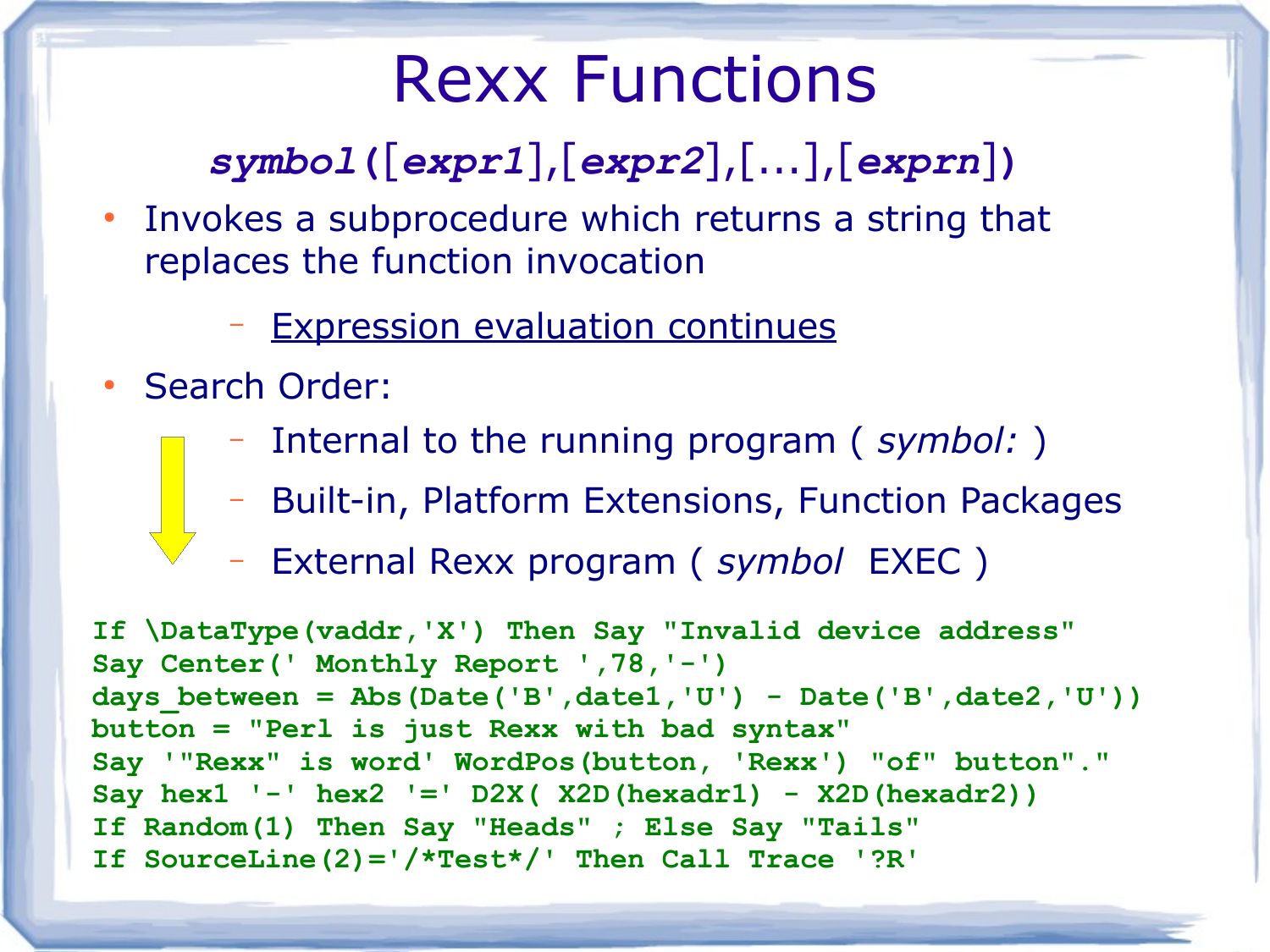## Rexx Subprocedures 1

- Subprocedure does not know or care how it was invoked
- Invoke as:
	- Function: *symbol***(***expr1***,***expr2***,**...**,***exprn***)**
	- Subroutine: CALL *symbol expr1*,*expr2*,...,*exprn*
- Within a subprocedure:
	- Get arguments PARSE ARG *arg1*, *arg2*, ...
	- Return a value RETURN *expr*
- **Returned value will:** 
	- Function: Replace the function invocation
	- Subroutine: Replace the value in RESULT variable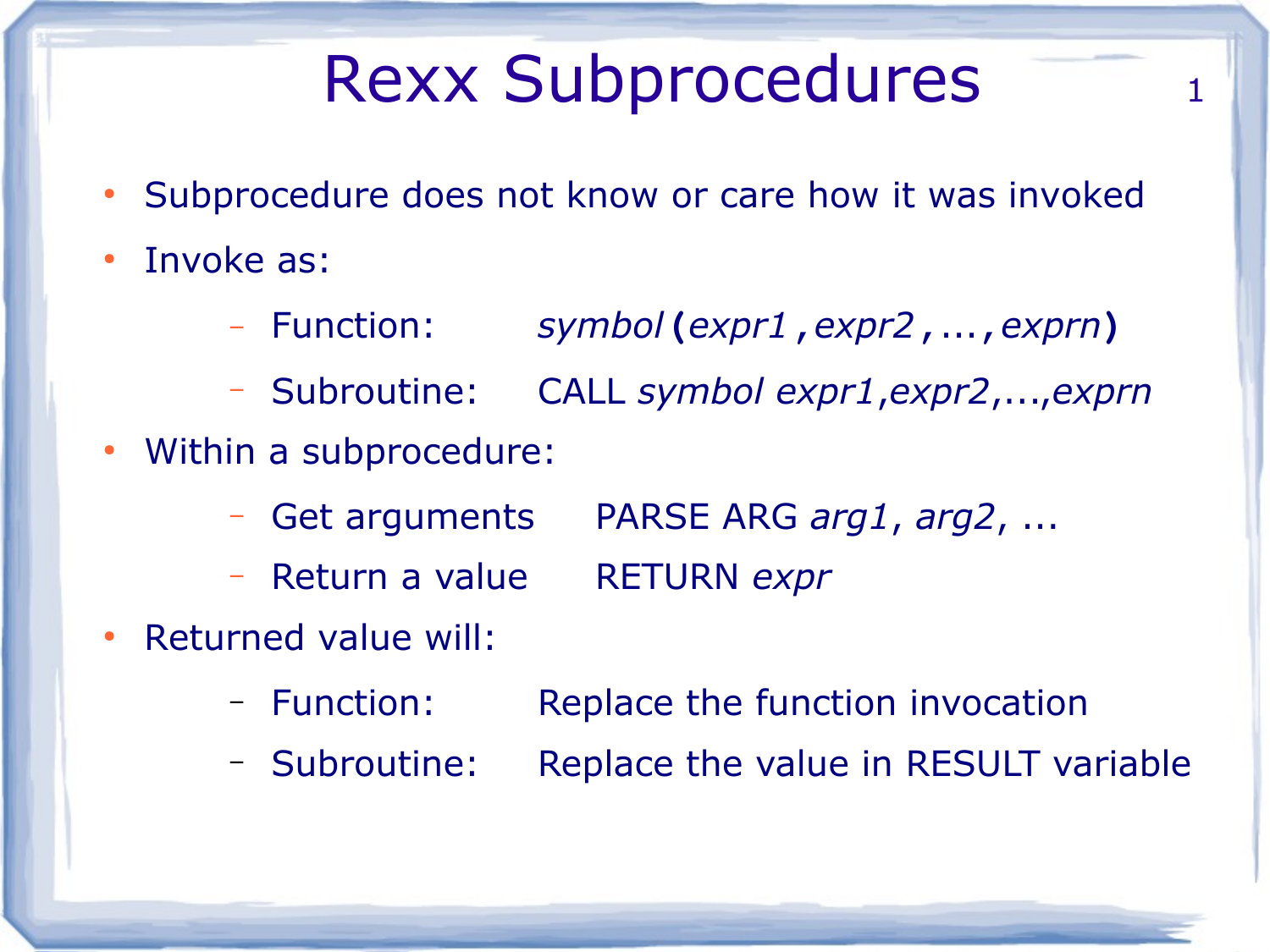#### Rexx Subprocedures 2

```
Call MyTip meal,20
Say "You should leave" result
              -or-...
Say "You should leave" MyTip(meal,20)
         ...
MyTip: Parse Arg tab, pct
        tip = tab / (100 / pct)
        Return '$'Format(tip,,2)
----------------------------------------------------
x = Length('This is preferred')
              -or-
Call Length('This is dumb')
x = result
```
 **...**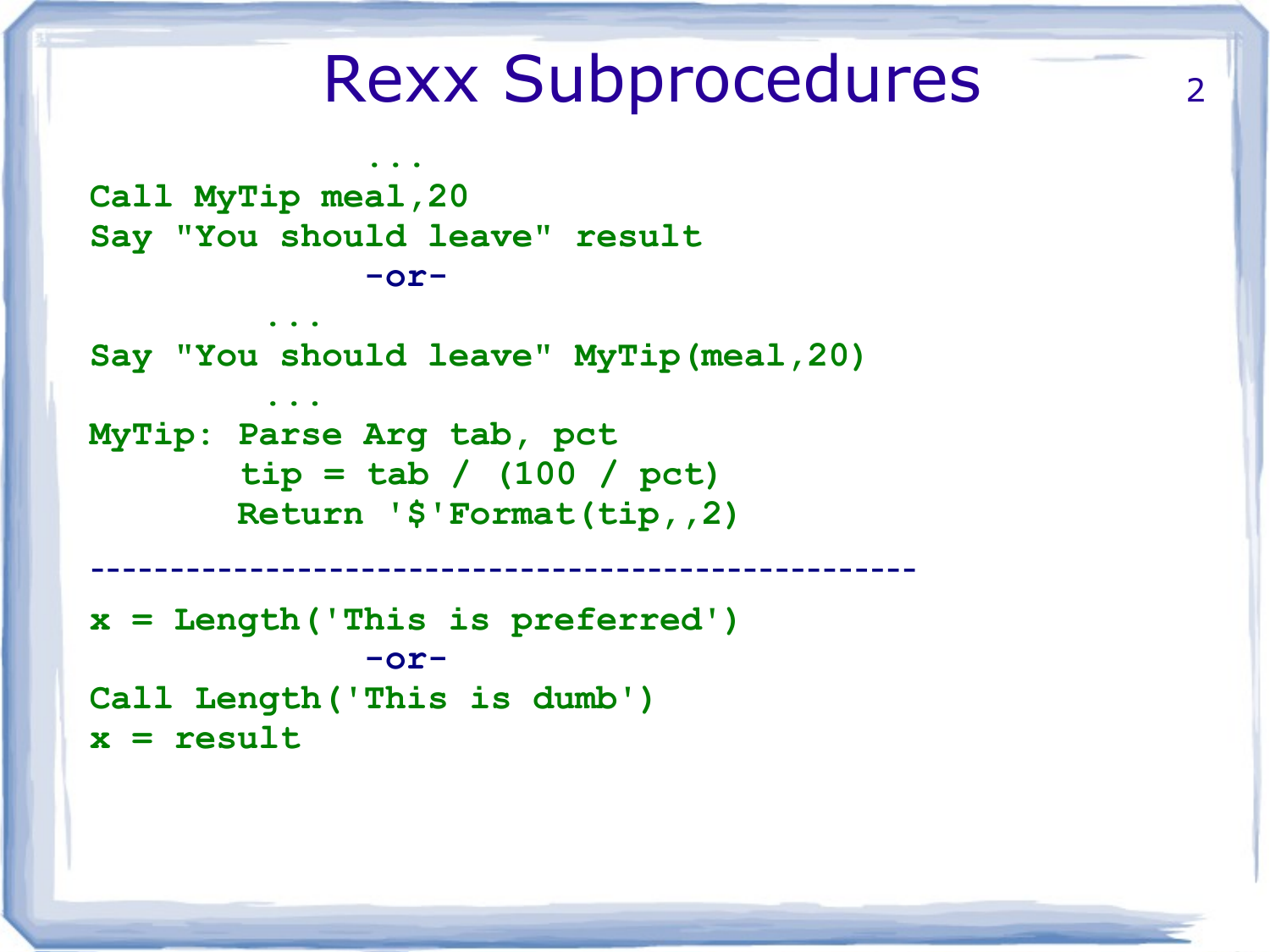## Rexx Stream I/O

- CMS has separate Read & Write pointers
- Stream I/O functions
	-
	- LineIn() / LineOut() Read/Write a line
	- CharIn() / CharOut() Read/Write characters
	-

– Stream() Housekeeping

- Lines() / Chars() Return count of remaining

```
myfile = 'TEST DATA A'
line42 = LineIn(myfile,42)
line43 = LineIn(myfile)
stat = LineOut(myfile,'This is the new last line')
Say "There are still" Lines(myfile) "left to read."
```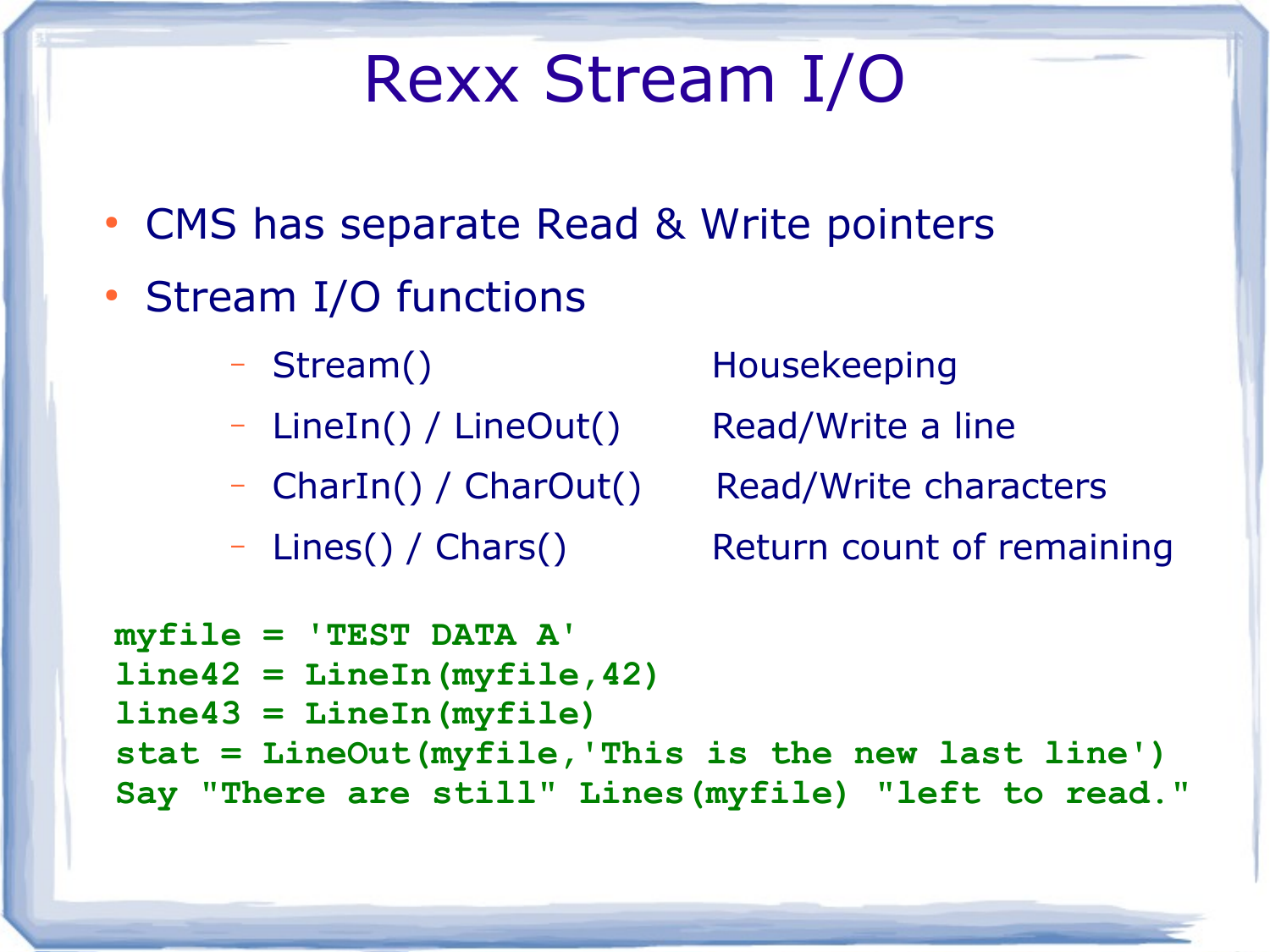#### Read File into Stem Array

```
Parse Value Stream(myfile,'C','OPEN READ') ,
       With status extra
If status \= 'READY:' Then [...]
```

```
line. = ''
Do i = 1 While Lines(fileid) > 0
   line.i = LineIn(fileid)
End i
```

```
\ln 0 = i - 1
```

```
/* Now display it on the screen */
Do j = 1 To line.0
   Say 'Line' j':' line.j
End j
```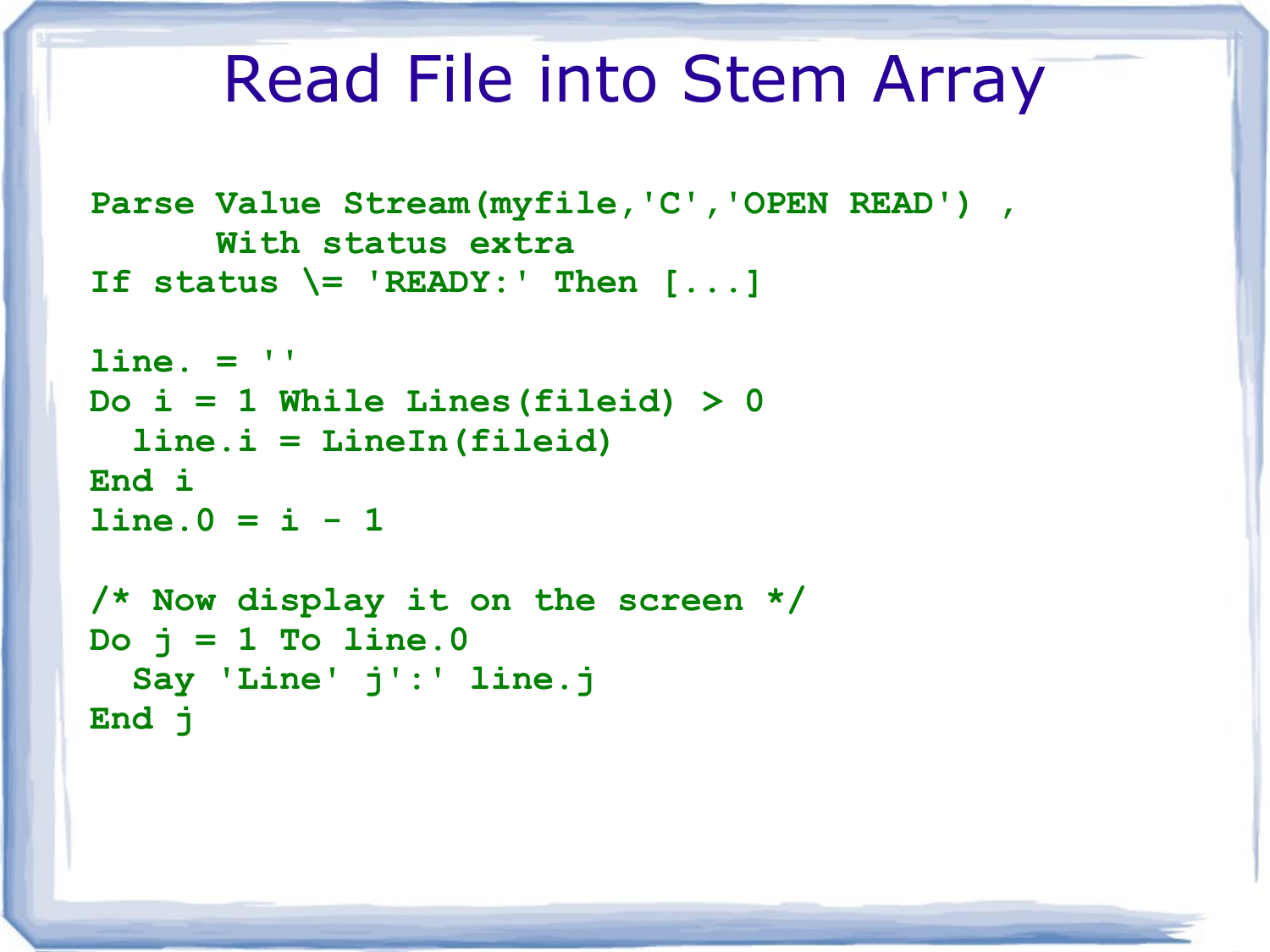# Trace [?]*type*

- Executes statement, then displays source and trace lines
- Many *type*s but you'll only need these three:
	- Trace Off No trace output generated
	- Trace Results One trace line per line of code
	- Trace Intermediates More answer than you have question...
	- **42 \*-\* Return '\$'Format(tip,,2) >>> "\$2.75"**
- Interactive tracing: Trace ?*type* 
	- Pauses for input after tracing an instruction
	- Anything entered at pause point will be executed as if it were at that line in the program
	- Last instruction traced may be re-executed (!)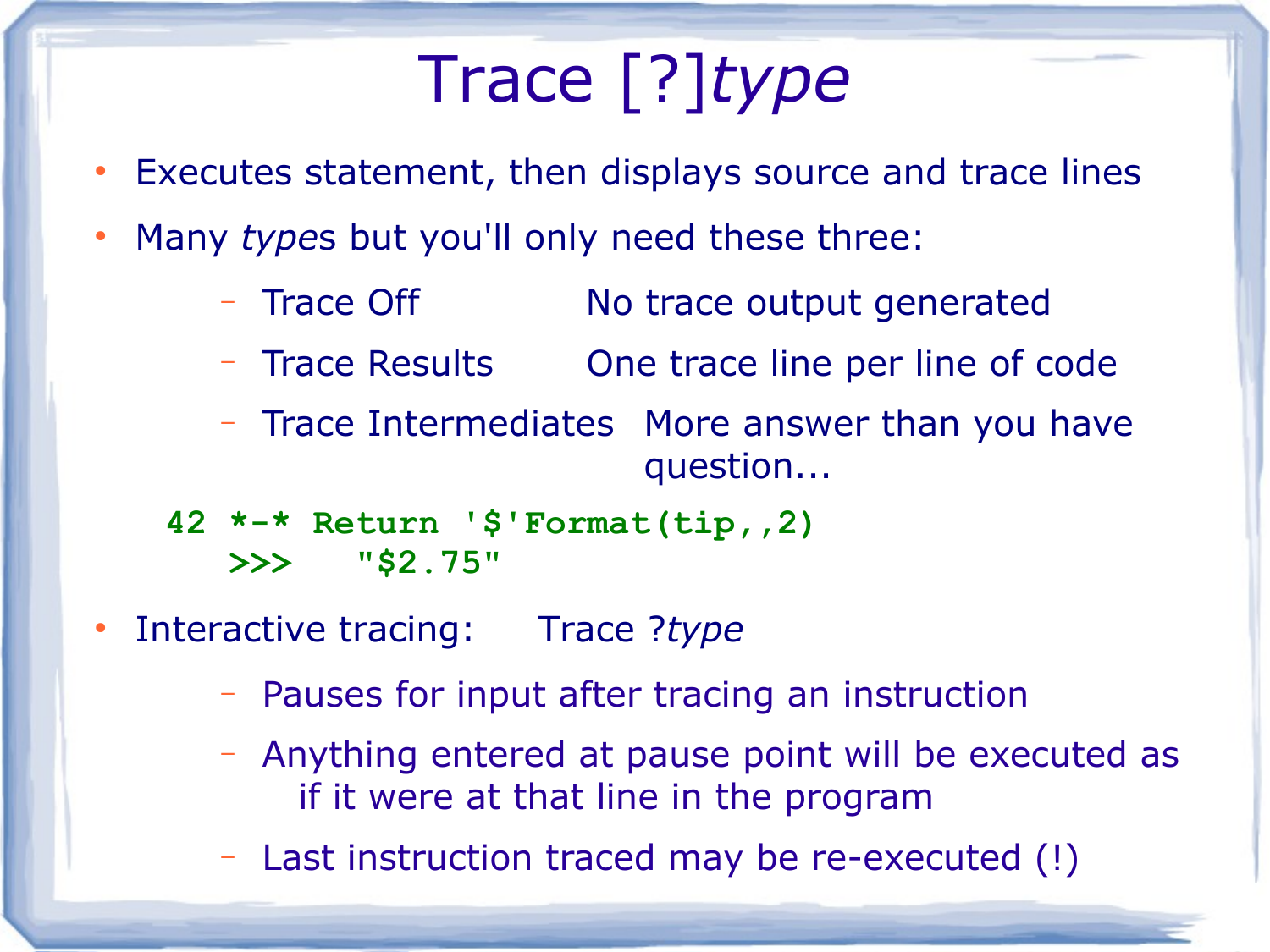### Trace Identifiers

- **\*-\*** Rexx instruction as coded in program
- **>>>** String result of executing instruction
- **>.>** String ignored in Parse template
- **>C>** Derived name of compound variable
- **>F>** String returned from a Function
- **>L>** Literal string encountered
- **>O>** Result of a dyadic operation
- **>P>** Result of a monadic (prefix) operation
- **>V>** String retrieved from a variable
- **+++** Trace message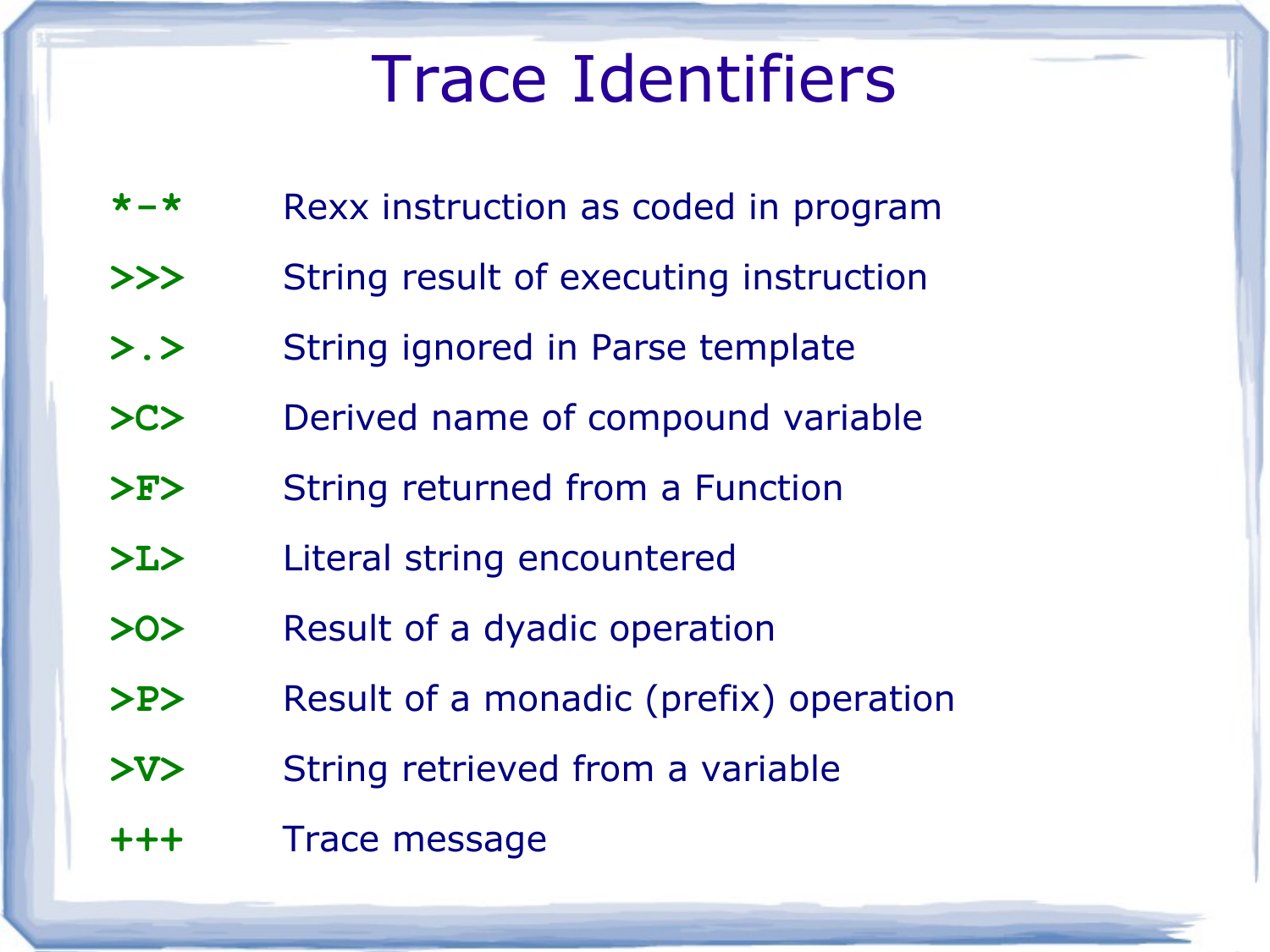#### If - Then - Else

IF *cond\_expr* THEN *statement* [ELSE *statement*]

- *cond* expr must evaluate to **0**(false) or **1**(true)
- THEN and ELSE may be followed by one statement (which may be NOP)
- Multiple statements may be grouped by enclosing them in a Do - End block

```
If Length(data) <= lrecl
   Then line.next = data
   Else Do
     Call Error lrecl, data
     Exit 99
     End
```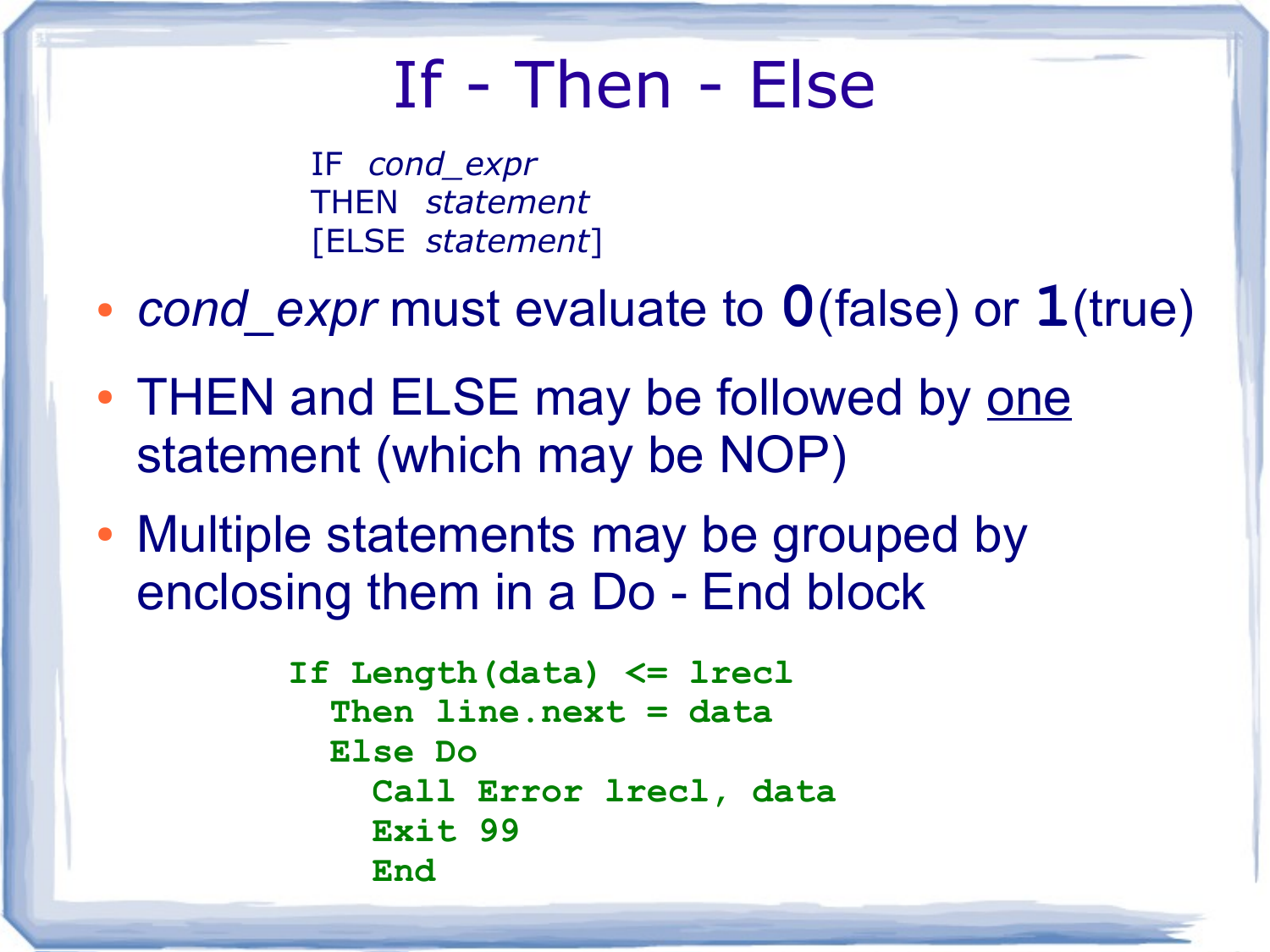#### Iterated Do-Loops

```
Do count_expr
    [statements]
End
```

```
scale = ''
Do lrecl % 5 + (lrecl // 5 > 0)
   scale = scale"----+"
End
```

```
Do ndx_var = beg_expr [To end_expr] [By incr_expr]
   [statements]
End ndx_var
```

```
merge. = ''
Do oddndx = 1 To Lines (file1) *2-1 By 2
   merge.oddndx = LineIn(file1)
End oddndx
```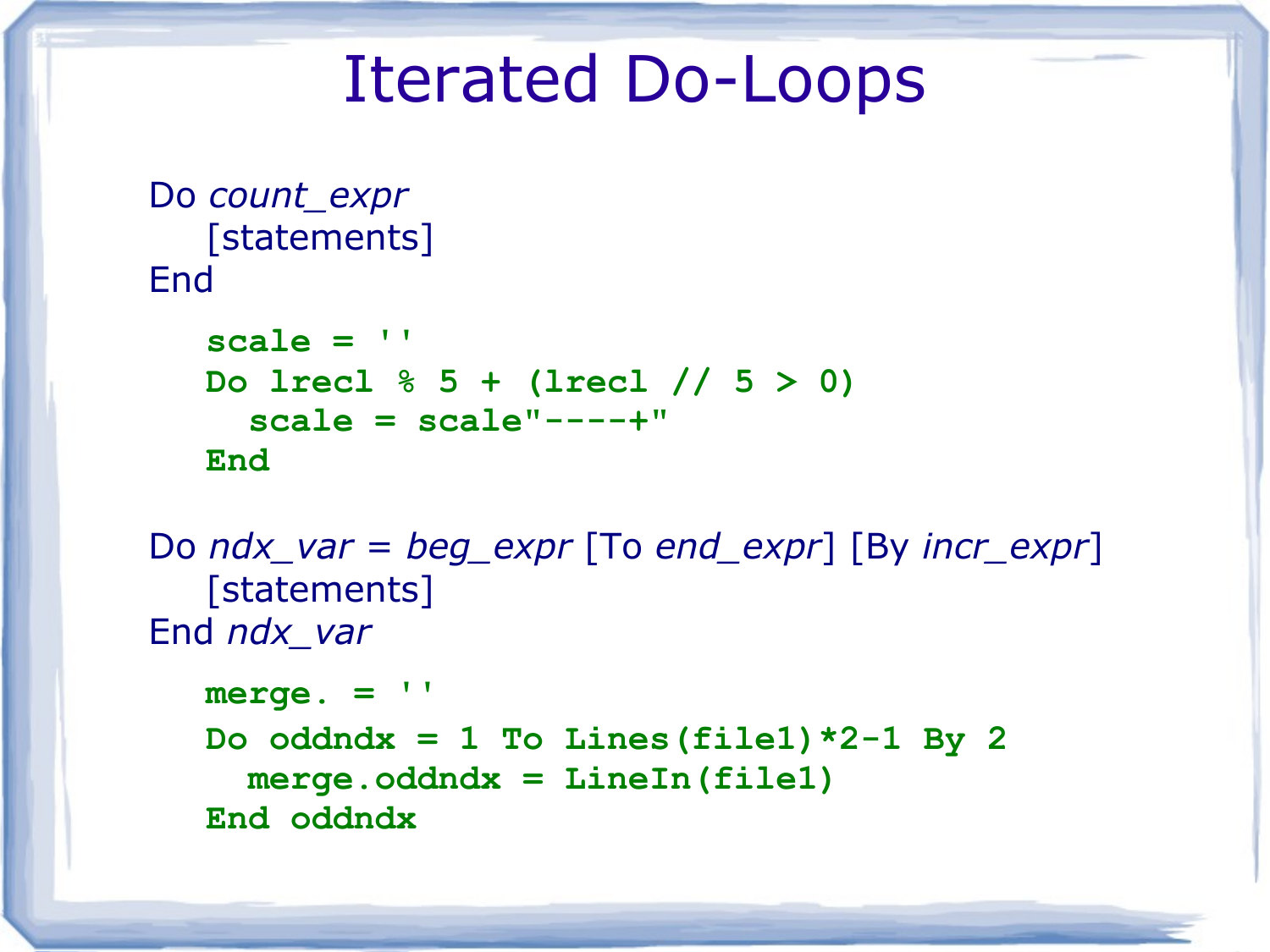#### Conditional Do-Loops

```
Do While cond_expr cond_cond_expr evaluated here
   [statements]
End
  Do i = 1 While rec.i \left| = \right| ''
     lrc = Lineout(outfile,rec.i)
   End i
Do Until cond_expr
  [statements]
End cond expr evaluated here
   Do Until rec = 'EOF'
     Say "Enter record:"
     Parse Pull rec
     lrc = LineOut(outfile,rec)
   End
```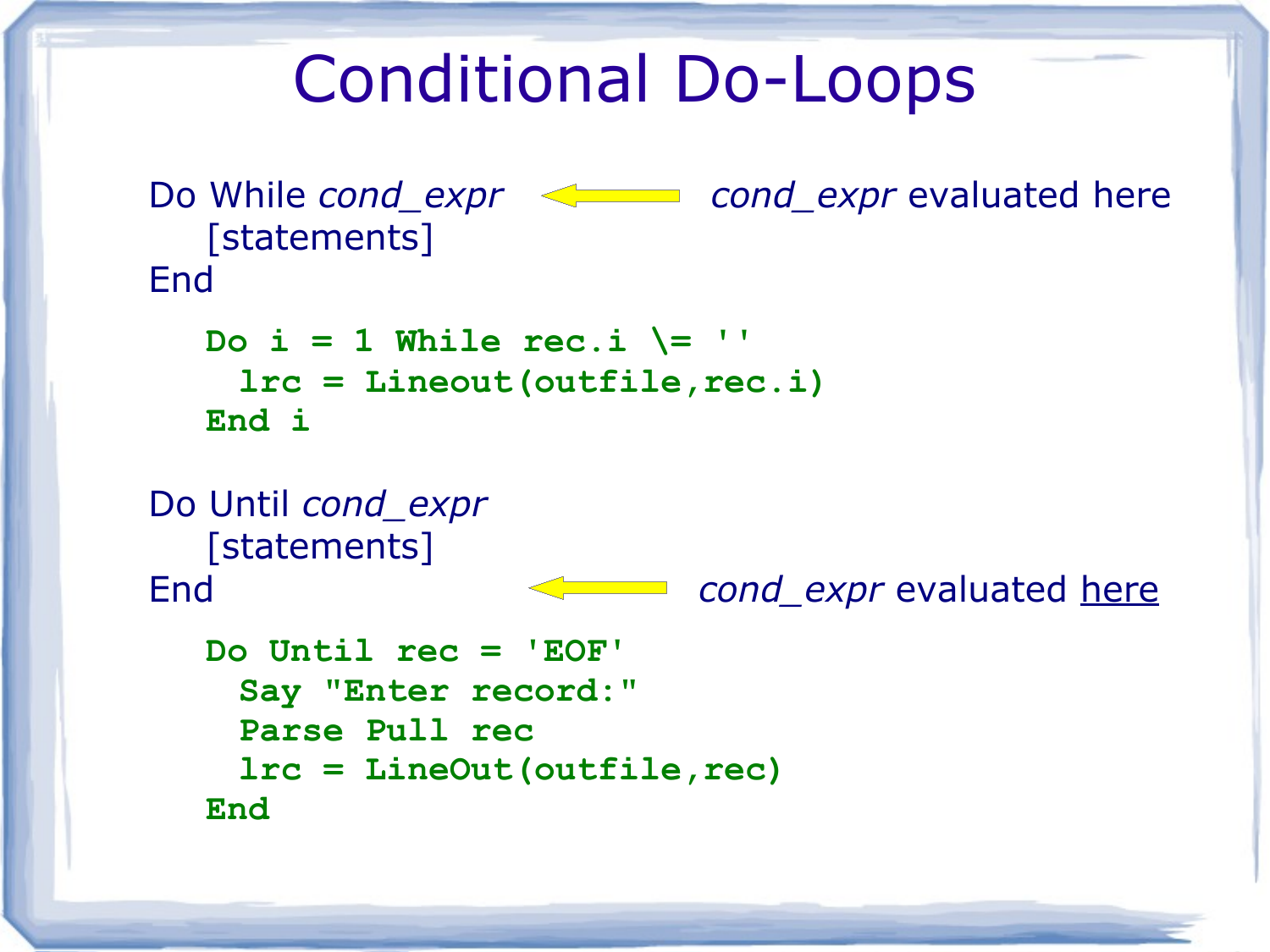#### Leave & Iterate

- LEAVE [*ndx var*] Terminates loop and continues with the instruction after the END
- ITERATE [*ndx\_var*] Skips to the END instruction and returns to the DO instruction to continue from the top of the loop
- If *ndx\_var* specified, applies to DO *ndx\_var* = ... loop

– Otherwise, applies to current loop

```
comp. = '' /* Copy non-comment lines to comp. array */
j = 0
Do i = 1 to lines.0
  If line.i = '' Then Leave i /* at EOF, done */If Left(line.i,1) = '*' /* Don't copy this line */Then Iterate i 
  j = j + 1 comp.j = line.i
End i
comp.0 = j
```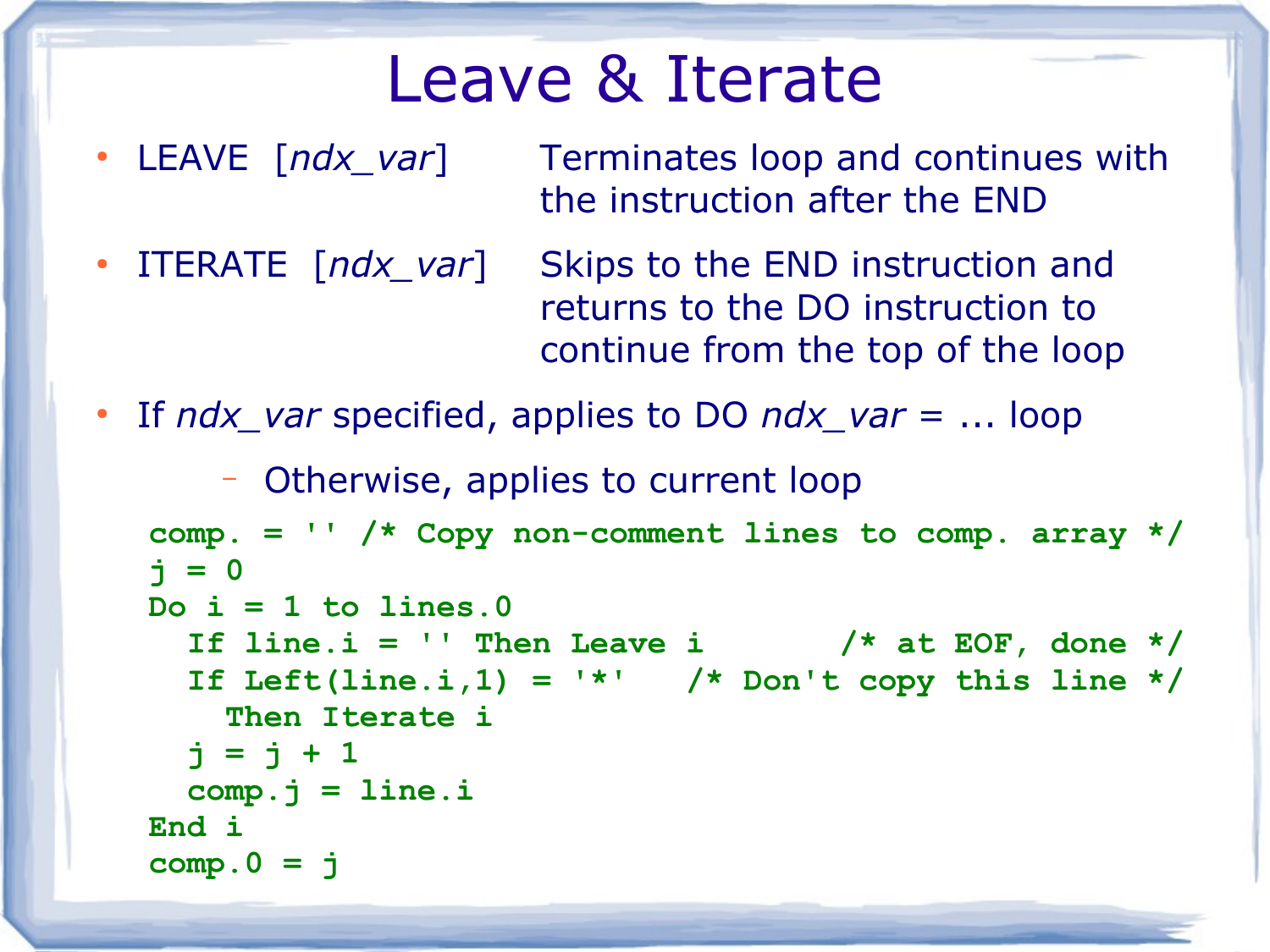## Parse [Upper]

PARSE ARG *template(s)* Argument string(s) PARSE PULL *template* External data queue/keyboard PARSE VAR *symbol template* String in variable PARSE SOURCE *template* Program metadata PARSE VALUE *expr* WITH *template* String value of *expr*

- A *template* is constructed from *variable names*, *patterns*, and *placeholder* '.'s
- If no *patterns*, string is "word parsed":
	- Each blank-stripped word of data string is assigned to each variable L-R
	- If no data for variable, it is assigned the *null string* ("")
	- If data left over, the last variable is assigned the remainder of the string (incl. blanks)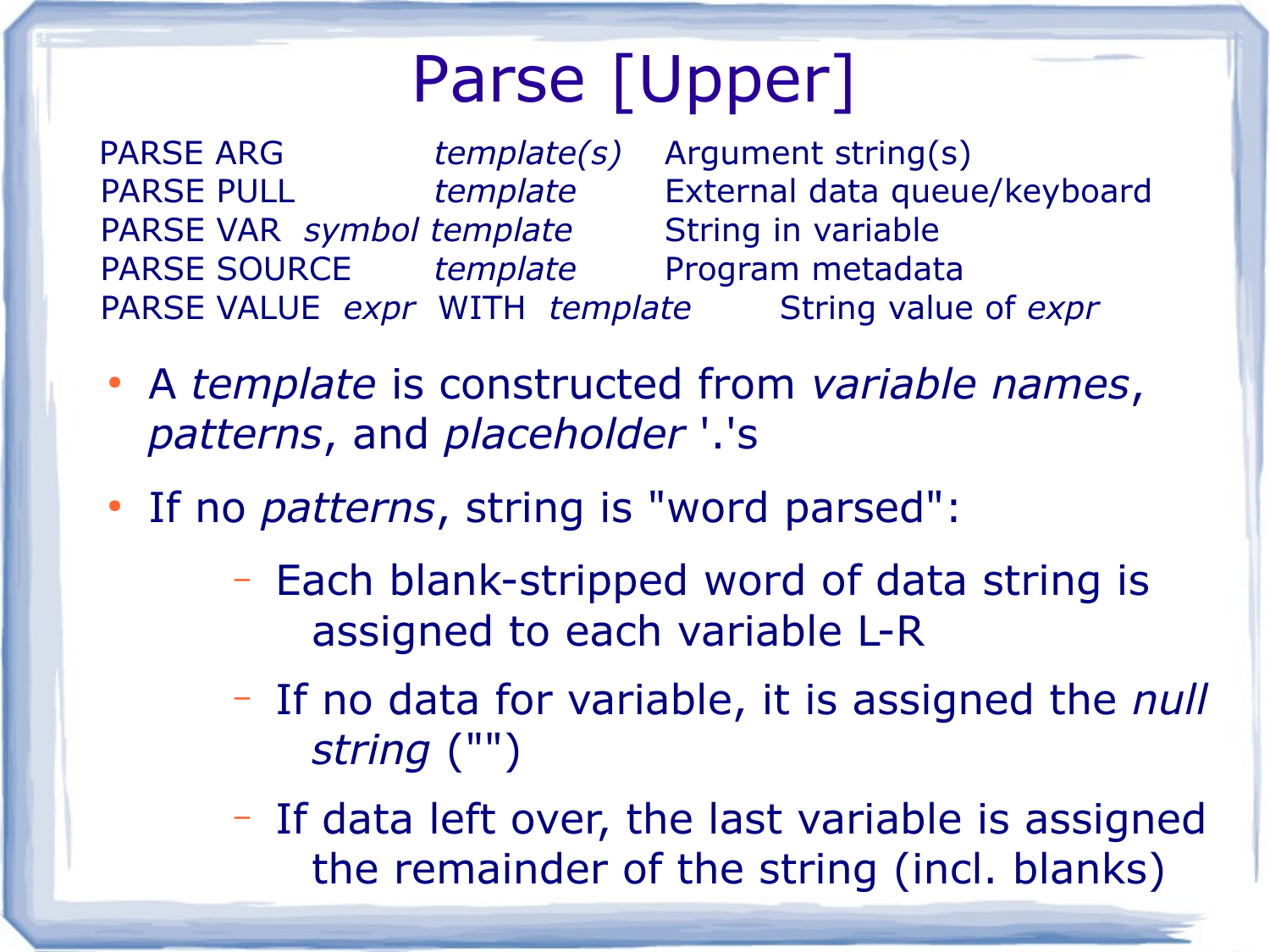#### Word Parsing

**Say "Enter your email address:" Parse Upper Pull email . Say "Enter your name:" Parse Pull name**

**nums = LineIn(num\_file) Parse Var nums num1 num2 num3 .**

**'QUERY DISK' md '(LIFO' Parse Pull . . . stat . . . . . avail .** If stat =  $'R/W'$  & avail > need Then  $[...]$ 

**Parse Source opsys how sfn sft sfm cmd cif Say "This is" sfn sft "on the" sfm"-disk" Say "of a" opsys "system. It was invoked" Say "as a" how "with" cmd". The initial" Say "command interface was" cif"."**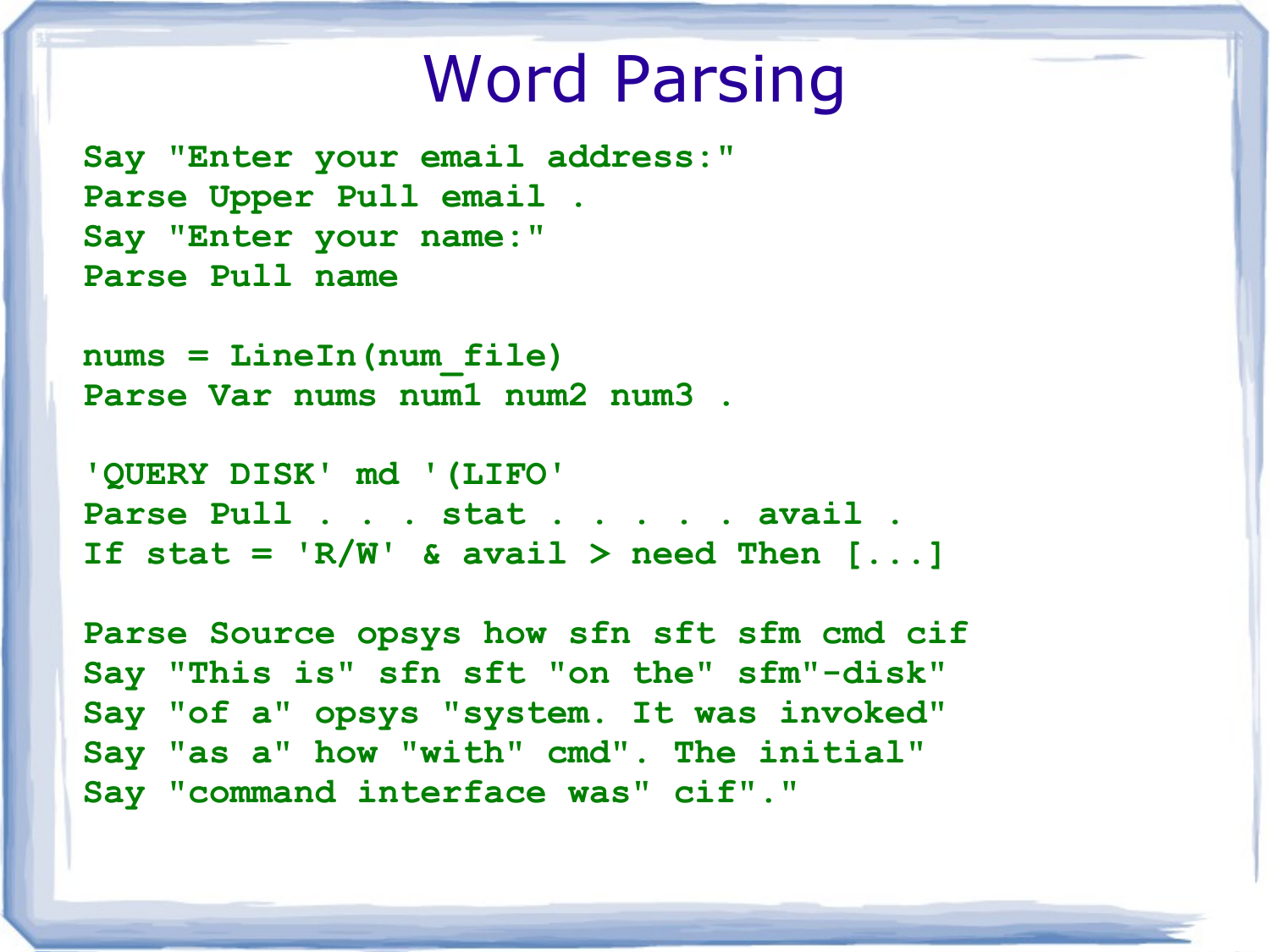### Template Patterns

#### Patterns may be a

- String: **',' '0D0A'x " " 'POS='**
- Numeric
	- Absolute: **=12 l3 =9999999**
	- Relative: **+12 +0 -42**

#### – Variable containing a pattern

- String: **(***symbol***)**
- $\bullet$  Absolute:  $=$  (*symbol*)
- Relative: **+(***symbol***) -(***symbol***)**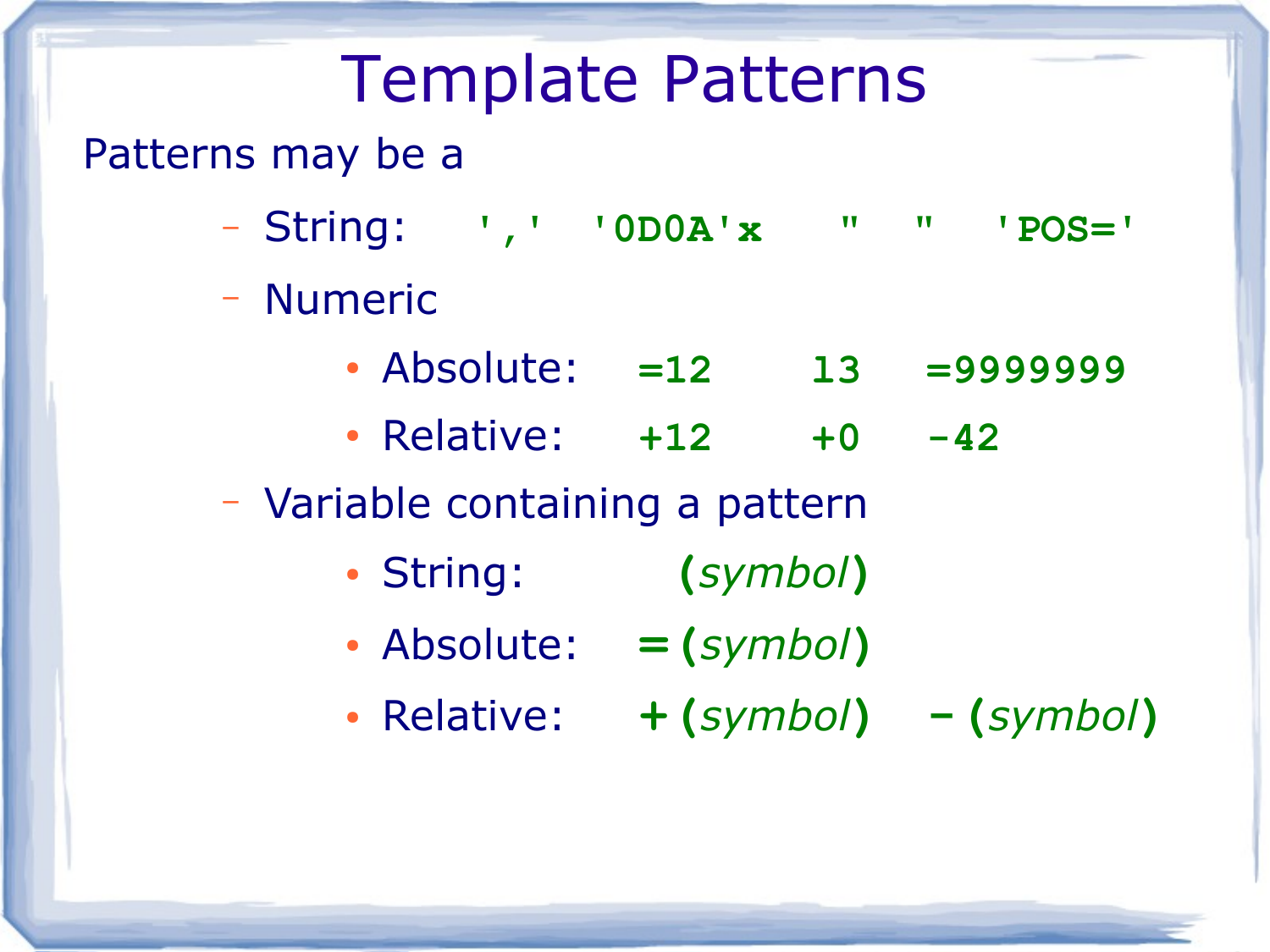#### Pattern Parsing

**Say "Enter your email address:" Parse Upper Pull user '@' domain '.' tld Say "Enter your name (Last, First):" Parse Pull lname', 'fname**

```
Parse Value Date('E') With dd '/' mm '/' yy
c = ':'
Parse Value Time('N') With hr (c) mn (c) sc
```

```
nums = LineIn(num_file)
Parse Var nums =2 num1 =7 . ,
                =9 num2 =17 . ,
                =25 num3 =32 .
Parse Var nums =2 num1 +5 . ,
                =9 num2 +8 . ,
                =25 num3 +7 .
Parse Var nums =2 len1 +2 num1 +(len1) ,
                =9 len2 +2 num2 +(len2) ,
                =25 len3 +2 num3 +(len3)
```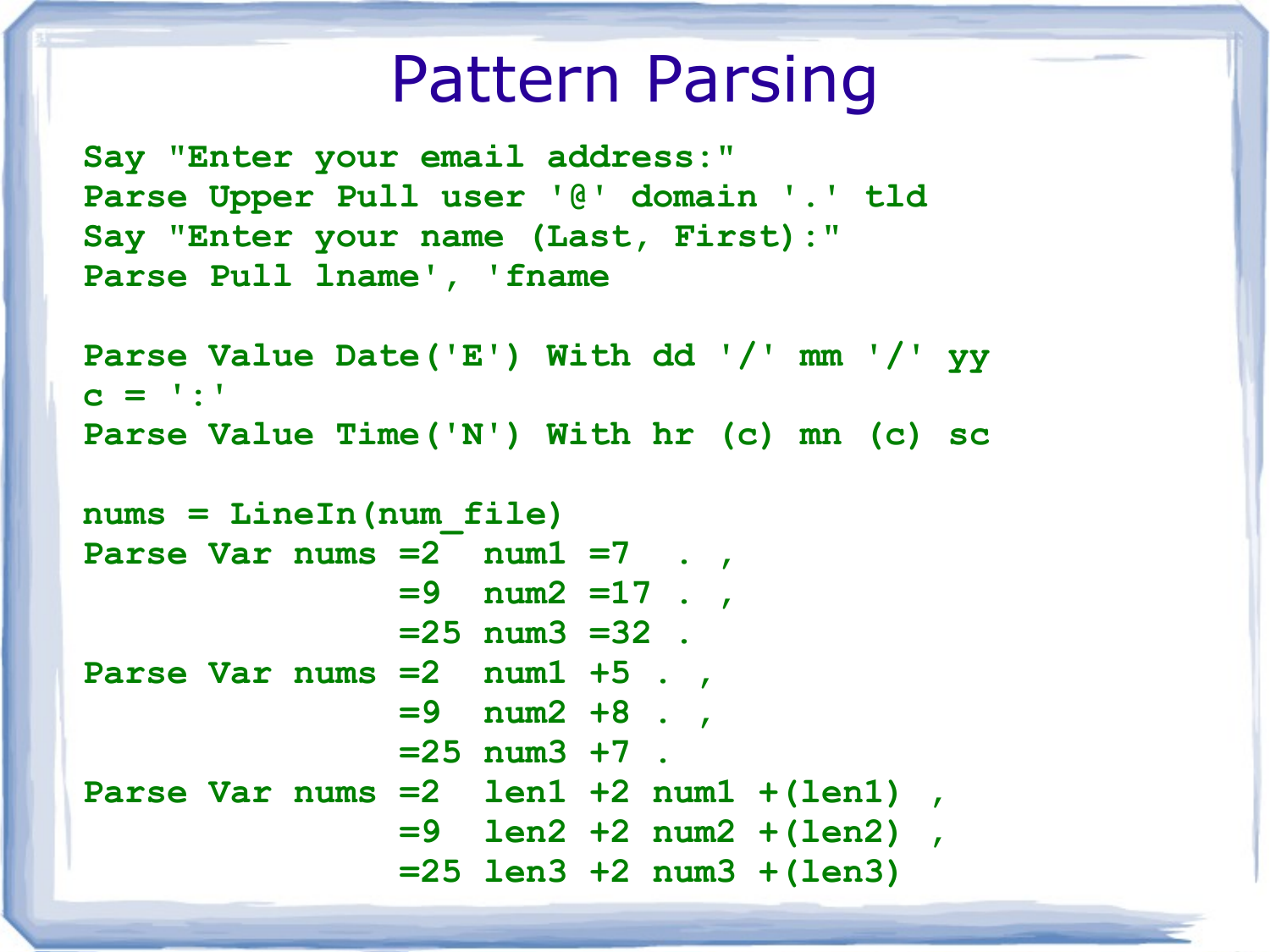## Address *interface* [*command*]

- Controls to which interface *command* is sent
- If *command* omitted, sets interface for subsequent cmds
- Many interfaces available two for CP/CMS commands: ADDRESS CMS [ *command* ] (default)
	- Full CMS command line hand-holding: uppercasing, EXEC lookup, synonyming, abbreviating

#### ADDRESS COMMAND [ *command* ]

- WYWIWYG more robust, more explicit, no surprises
- Must specify *command* in uppercase, preface with 'CP' or 'EXEC' if not a CMS command/module, no synonyms, no abbreviations
- Return code from *command* replaces value in variable RC

**Address Command 'CP SPOOL' spl 'CLASS' cls 'QUERY DISK R' If Rc \= 0 Then Call Cmd\_Error**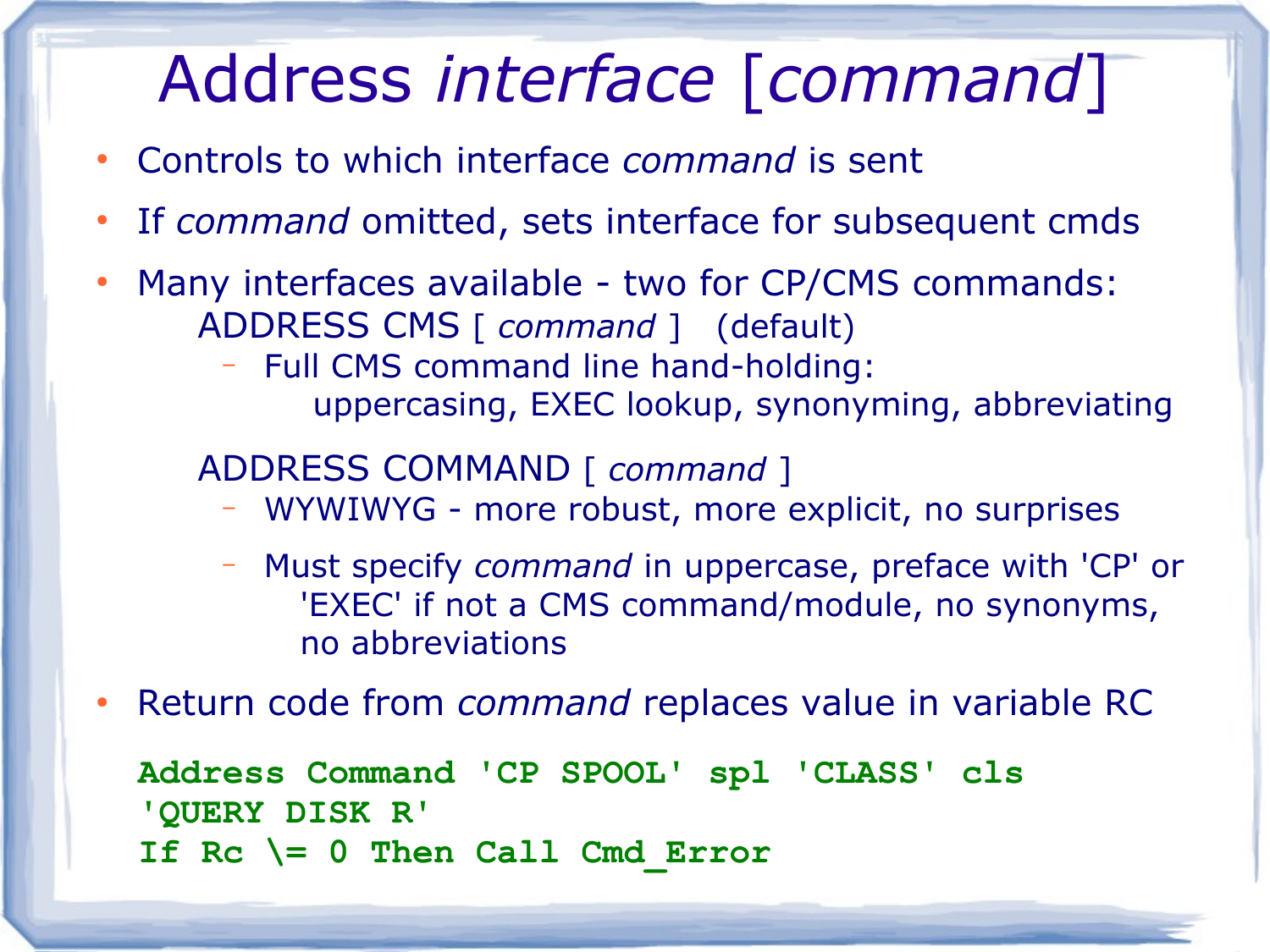### Retrieving Command Output

- Divert output from screen into stem array
- CMS use the Stack interface

```
'QUERY SEARCH (STACK'
Do i = 1 To Queued()
   Parse Pull qsline.i
End i
qsline.0 = i - 1
```

```
• CP - use the Diagnose interface
  d8out = Diag(8,'CP QUERY NAMES')
  Do i = 1 While d8out \ Parse Var d8out qnline.i '15'x d8out
 End i
  qnline.0 = i - 1
```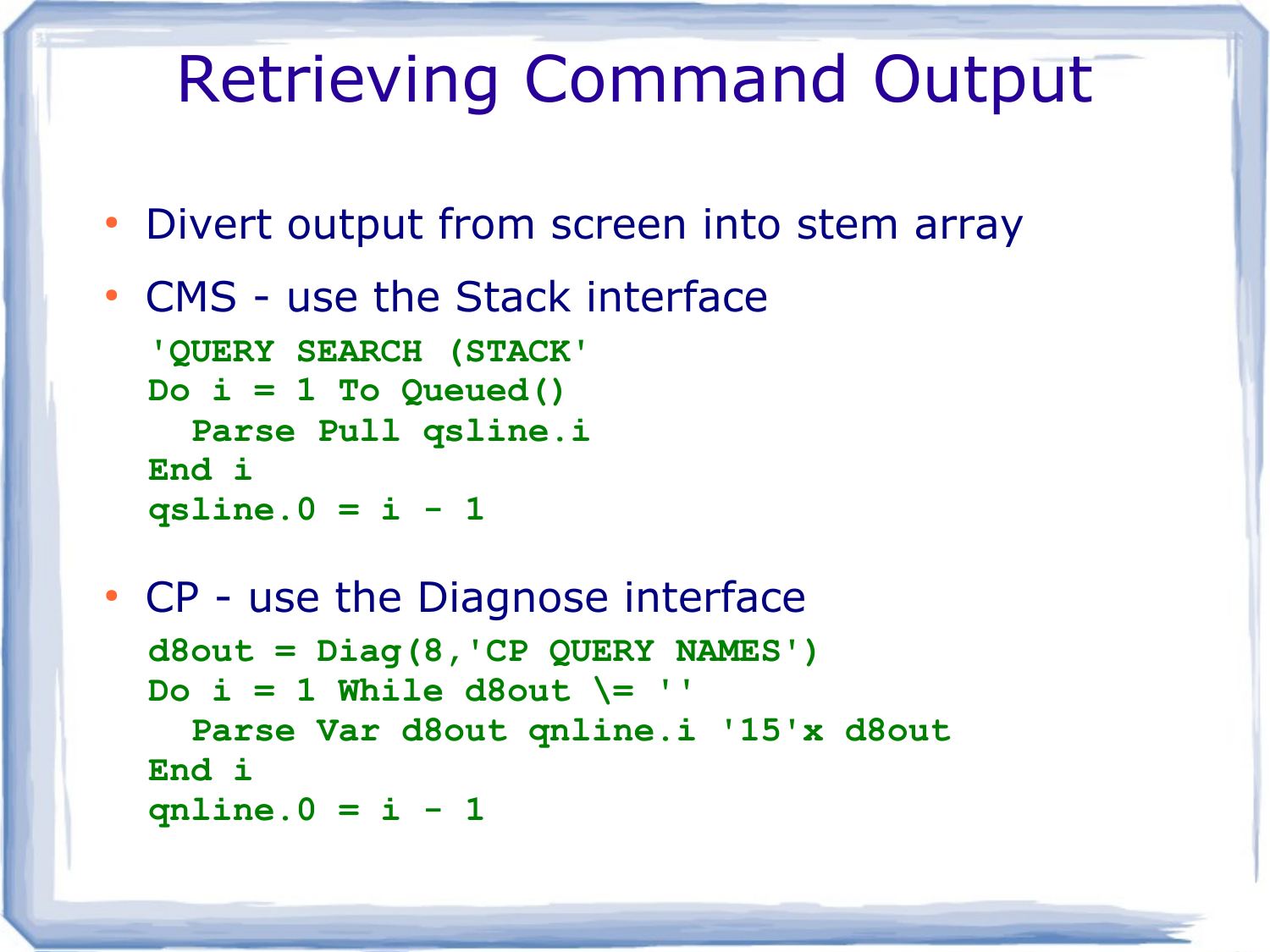Demos

- SAY EXEC Q&D Rexx expression tester
- REXXTRY EXEC SAY EXEC on steroids
- TIPPER EXEC How to use Tracing
- CPCMD EXEC How to issue commands to CP/CMS
- PI EXEC NUMERIC DIGITS 10000 or more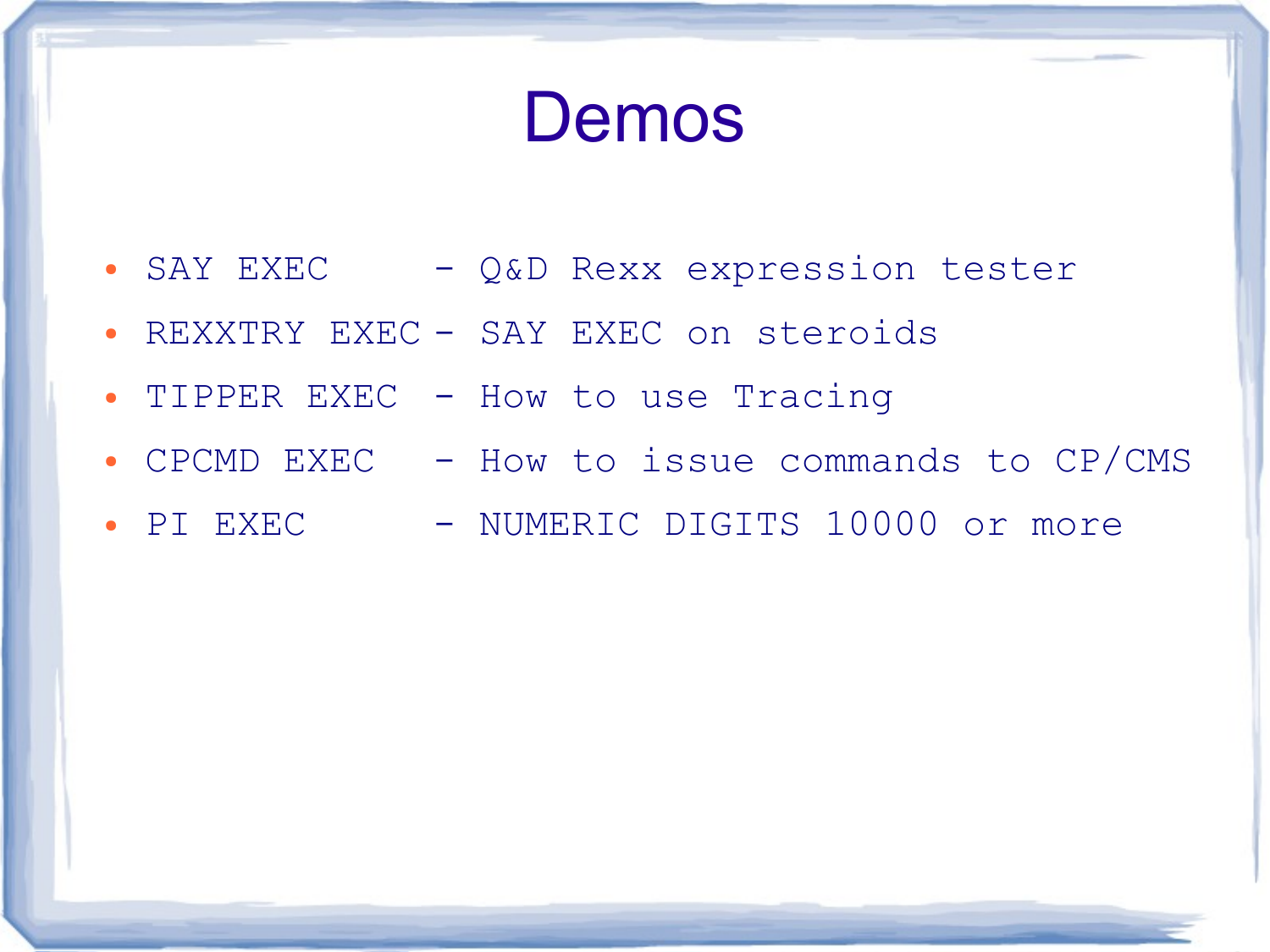## Lab Exercises

- Lab Exercises are in *problem* **LAB D**
- Suggestions:
	- SCOPY, ENUFF, WC, MAGIC8, DUMPMEM
	- MAGIC8 needs to be completed
	- DUMPMEM has three bugs
	- Start with TRACE R setting
	- Use REXXTRY & SAY EXECs to test snippets
	- $-$  RENAME PROFILE SXEDIT  $D = XEDIT =$
	- Ask for help before you get frustrated